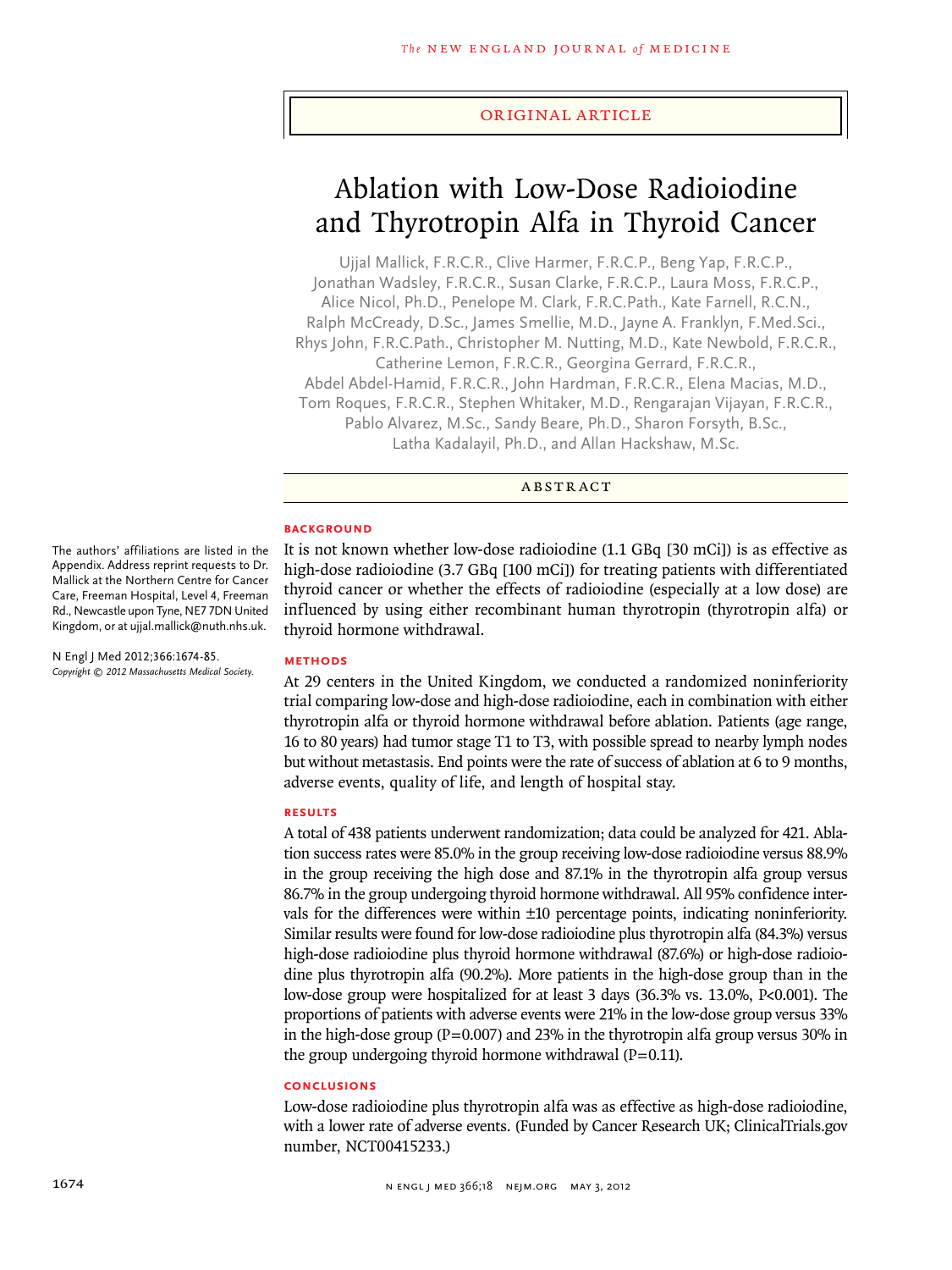HYROID CANCER IS THE MOST FREQUENT-<br>ly occurring endocrine cancer, with more<br>than 2100 new cases each year in the United<br>Kingdom and more than 48.000 in the United ly occurring endocrine cancer, with more than 2100 new cases each year in the United Kingdom and more than 48,000 in the United States.<sup>1,2</sup> Most cases are differentiated thyroid cancer, which is associated with a high 10-year survival rate (90 to 95%).<sup>3</sup>

Many patients with differentiated thyroid cancer undergo radioiodine ablation to remove residual normal thyroid tissue after surgery. Some nonrandomized studies have suggested that radioiodine ablation reduces rates of death and recurrence.4-7 However, there is uncertainty over the dose (administered activity) of radioiodine required for effective ablation. A systematic review of randomized and observational studies (many small) was inconclusive as to whether low-dose radioiodine (1.1 GBq [30 mCi]) was associated with rates of ablation success that were similar to or lower than rates with high-dose radioiodine  $(3.7 \text{ GBq } [100 \text{ mCi}])$ .<sup>8</sup> In the United Kingdom, 2007 guidelines recommend the use of high-dose radioiodine.9 Guidelines of the U.S. National Comprehensive Cancer Network (2010), the American Thyroid Association (2009), and a European consensus report (2006) indicate that clinicians can choose between the low dose and the high dose; the authors could not stipulate which to use without reliable evidence from large randomized studies.10-12

The use of a reduced dose of radioiodine has important advantages. Patients, many of whom are women with children, would spend less time in hospital isolation and have fewer side effects, especially a reduced risk of a second primary cancer caused by exposure to radioactive substances.<sup>13,14</sup> Lower-dose radiation also reduces financial costs incurred by the health service provider and reduces exposure to radioactive iodine in the environment.

Another important issue is that patients must undergo temporary thyroid hormone withdrawal 2 to 4 weeks before ablation. During this time, hypothyroidism develops in many patients, which reduces their quality of life and ability to function at home and work.

Thyroid hormone withdrawal can be avoided with the use of recombinant human thyrotropin (thyrotropin alfa). However, there is uncertainty over whether the use of thyrotropin alfa reduces rates of ablation success, especially with low-dose radioiodine.<sup>8</sup>

In this randomized, noninferiority, factorial study, called the HiLo trial, we aimed to determine whether low-dose radioiodine could be used instead of high-dose radioiodine and whether patients could receive thyrotropin alfa before ablation instead of thyroid hormone withdrawal.

# METHODS

# **Study Design**

From January 2007 through July 2010, we conducted the study in 29 centers in the United Kingdom National Cancer Research Network. Approval was obtained from the national research ethics panel. All patients provided written informed consent to participate in the study. The study protocol is available with the full text of this article at NEJM.org.

# **Patients**

Eligibility criteria were an age of 16 to 80 years, a performance status of 0 to 2 (with 0 indicating normal function, 1 indicating that the patient is restricted in strenuous activity but ambulatory, and 2 indicating that the patient is capable of self-care but is unable to work), histological confirmation of differentiated thyroid cancer (including Hürthlecell carcinoma) requiring radioiodine ablation $9,11$ ; tumor stage T1 to T3 with the possibility of lymph-node involvement but no distant metastasis and no microscopical residual disease (i.e., N0, NX, N1, and M0 in the tumor–node–metastasis [TNM sixth] staging system), and one- or two-stage total thyroidectomy, with or without central lymph-node dissection.

Exclusion criteria were the presence of aggressive malignant variants, including tall-cell, insular, poorly differentiated, and diffuse sclerosing thyroid cancer; anaplastic or medullary carcinoma; pregnancy; severe coexisting conditions; previous cancer with limited life expectancy; previous iodine-131 or iodine-123 preablation scanning; and previous treatment for thyroid cancer except surgery.

# **Randomization and Study Treatment**

Patients were randomly assigned to one of four study groups: low-dose or high-dose radioiodine, each combined with thyrotropin alfa (Thyrogen, Genzyme) or thyroid hormone withdrawal. Randomization was performed centrally, with stratification according to center, tumor stage, and nod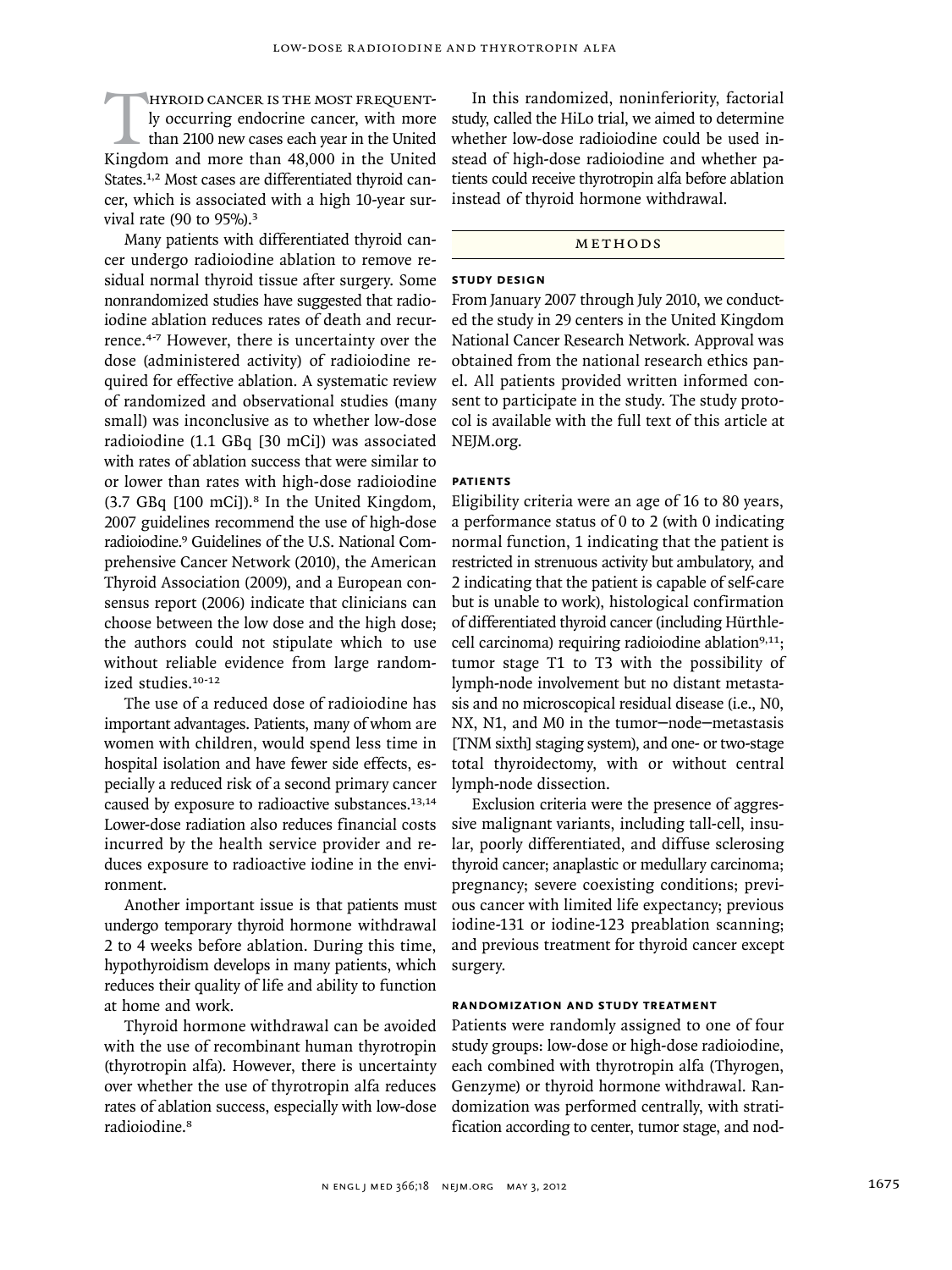al stage. All patients were instructed to follow a low-iodine diet for 3 weeks before ablation.

Radioiodine ablation was recommended 1 to 6 months after surgery. Thyrotropin alfa was administered on each of the 2 days before ablation by intramuscular injection (0.9 mg). Among the patients undergoing thyroid hormone withdrawal, thyroxine (average dose,  $200 \mu$ g per day) was discontinued 4 weeks before ablation in 11 patients, and triiodothyronine (average dose, 60  $\mu$ g per day) was discontinued for 2 weeks in 204 patients; data were missing for 4 patients. Thyrotropin levels were similar in the thyroxine and triiodothyronine groups (median, 80.5 mU and 61.5 mU per liter, respectively;  $P=0.56$ ).

Radioactive iodine-131 was administered at a dose of 1.1 GBq or 3.7 GBq, depending on the study group. Patients remained in hospital isolation until an assessment of radiation risk and clinical conditions permitted discharge.

# **Assessments**

Patients underwent physical examination and biochemical evaluation before surgery or ablation. A central review of a representative paraffin tumor block confirmed the histologic diagnosis.

On the day of ablation, preablation radionuclide scanning with 80 MBq technetium-99m pertechnetate given intravenously was performed to assess remnant size, and the results were subsequently reviewed centrally. The use of technetium-99m, instead of iodine-131 or iodine-123, prevents stunning (i.e., a lower uptake of radioiodine by thyroid cells during the subsequent ablation dose, which can reduce ablation success rates, particularly with lower doses, such as 1.1 GBq); imaging was performed 20 minutes later.15 Also, thyrotropin was measured in the group undergoing thyroid hormone withdrawal to check that the level exceeded an empirical 30 mU per liter, a prespecified cutoff

| Table 1. Baseline Characteristics of the Patients.* |                                        |                                         |                                        |                                         |  |
|-----------------------------------------------------|----------------------------------------|-----------------------------------------|----------------------------------------|-----------------------------------------|--|
| Characteristic                                      | Thyrotropin Alfa                       |                                         |                                        | Thyroid Hormone Withdrawal              |  |
|                                                     | Low-Dose<br>Radioiodine<br>$(N = 110)$ | High-Dose<br>Radioiodine<br>$(N = 109)$ | Low-Dose<br>Radioiodine<br>$(N = 110)$ | High-Dose<br>Radioiodine<br>$(N = 109)$ |  |
| $Age - yr$                                          |                                        |                                         |                                        |                                         |  |
| Median                                              | 44                                     | 44                                      | 45                                     | 43                                      |  |
| Range                                               | $20 - 82$                              | $21 - 76$                               | $17 - 73$                              | $18 - 77$                               |  |
| Sex - no. (%)                                       |                                        |                                         |                                        |                                         |  |
| Male                                                | 33 (30)                                | 17(16)                                  | 30(27)                                 | 31(28)                                  |  |
| Female                                              | 77 (70)                                | 92 (84)                                 | 79 (72)                                | 78 (72)                                 |  |
| Not reported                                        | $\mathbf{0}$                           | $\mathbf{0}$                            | 1(1)                                   | $\mathbf{0}$                            |  |
| Tumor stage - no. (%)                               |                                        |                                         |                                        |                                         |  |
| T1                                                  | 32 (29)                                | 31(28)                                  | 33 (30)                                | 32 (29)                                 |  |
| T <sub>2</sub>                                      | 52 (47)                                | 53 (49)                                 | 53 (48)个                               | 51(47)                                  |  |
| T <sub>3</sub>                                      | 25(23)                                 | 25(23)                                  | 24(22)                                 | 26(24)                                  |  |
| Not reported                                        | 1(1)                                   | $\mathbf{0}$                            | $\Omega$                               | $\mathbf 0$                             |  |
| Nodal stage - no. (%)                               |                                        |                                         |                                        |                                         |  |
| N <sub>0</sub>                                      | 66 (60)                                | 62 (57)                                 | 66 (60)                                | 63 (58)                                 |  |
| N <sub>1</sub>                                      | 17(15)                                 | 18(17)                                  | 17(15)                                 | 17(16)                                  |  |
| <b>NX</b>                                           | 27(25)                                 | 29 (27)                                 | 27(25)                                 | 29 (27)                                 |  |
| Previous thyroid surgery - no. (%)                  |                                        |                                         |                                        |                                         |  |
| Near-total thyroidectomy                            | 2(2)                                   | $\mathbf 0$                             | $\mathbf 0$                            | 1(1)                                    |  |
| Total thyroidectomy                                 | 46 (42)                                | 34(31)                                  | 31(28)                                 | 49 (45)                                 |  |
| Completion thyroidectomy                            | 62 (56)                                | 72 (66)                                 | 75 (68)                                | 58 (53)                                 |  |
| Not reported                                        | $\pmb{0}$                              | 3(3)                                    | 4(4)                                   | 1(1)                                    |  |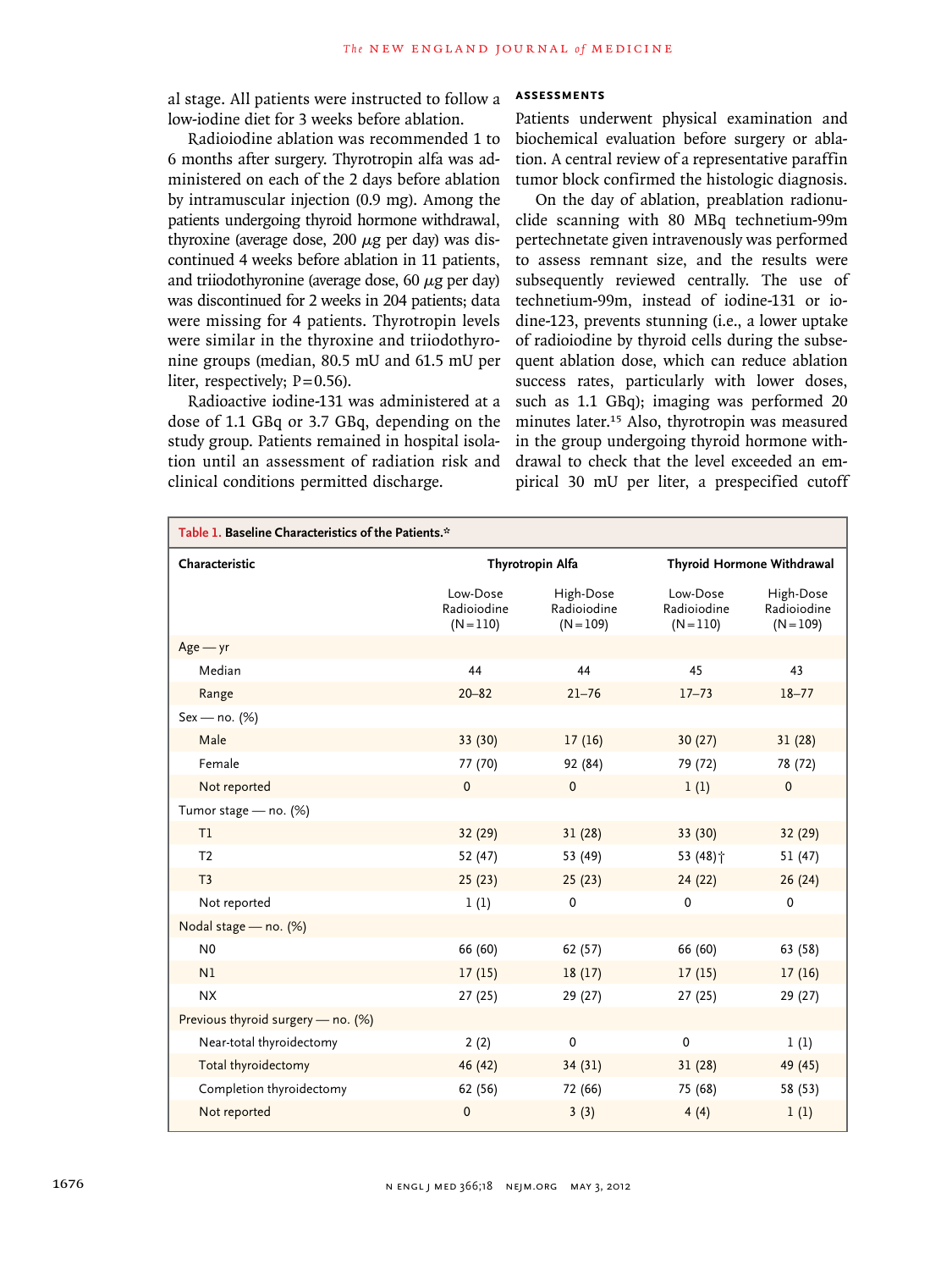| Table 1. (Continued.)                      |                                        |                                         |                                        |                                         |
|--------------------------------------------|----------------------------------------|-----------------------------------------|----------------------------------------|-----------------------------------------|
| Characteristic                             | Thyrotropin Alfa                       |                                         | Thyroid Hormone Withdrawal             |                                         |
|                                            | Low-Dose<br>Radioiodine<br>$(N = 110)$ | High-Dose<br>Radioiodine<br>$(N = 109)$ | Low-Dose<br>Radioiodine<br>$(N = 110)$ | High-Dose<br>Radioiodine<br>$(N = 109)$ |
| Time from surgery to ablation - days       |                                        |                                         |                                        |                                         |
| Median                                     | 83                                     | 85                                      | 87                                     | 90                                      |
| Range                                      | $29 - 532$                             | $15 - 317$                              | $32 - 369$                             | $28 - 354$                              |
| Thyrotropin level on the day of ablation:  |                                        |                                         |                                        |                                         |
| Median - mU/liter                          | 100                                    | 100                                     | 68                                     | 68                                      |
| No. of patients with <25 mU/liter          | $\overline{2}$                         | $\overline{2}$                          | $\overline{2}$                         | $\overline{2}$                          |
| Thyroglobulin level on the day of ablation |                                        |                                         |                                        |                                         |
| Median $-$ ng/ml                           | 2.3                                    | 1.6                                     | 3.8                                    | 1.5                                     |
| No. of patients with $<$ 2.0 ng/ml         | 25                                     | 30                                      | 23                                     | 33                                      |

\* A low dose of radioiodine was defined as 1.1 GBq, and a high dose was defined as 3.7 GBq. There were no significant differences between the groups at baseline, except for thyrotropin levels, as indicated.

† In one patient, the tumor stage was later revised to T4.

‡ P<0.001 for the comparison among the four groups. Patients with a thyrotropin level of less than 25 mU per liter were included in the intention-to-treat analysis but were excluded from the sensitivity analysis. The protocol stated that only patients with a thyrotropin level of more than 30 mU per liter would be eligible for ablation, but those who had a level of more than 25 mU per liter were included in the analysis to account for assay imprecision.

§ This category includes only patients who were negative for thyroglobulin antibody. A total of 111 patients with a thyroglobulin level of less than 2.0 ng per milliliter were included in the sensitivity analysis, in which ablation success was based only on the diagnostic scan at 6 to 9 months. Each center used its own commercial thyroglobulin assay, with the lower limit of sensitivity ranging from less than 0.2 µg per liter to 5 ng per milliliter. P=0.16 for the between-group difference in median thyroglobulin levels. After ablation, 70 of the 111 patients had neck uptake on an iodine-131 scan, 22 (in whom iodine-131 scanning was not performed or the results were not available) had positive results on a technetium-99m scan, 12 had no uptake on the iodine-131 scan but had a positive technetium-99m scan, 2 had no uptake on the iodine-131 scan or the technetium-99m scan, and 5 had missing data.

value that was required for ablation (though patients with a thyrotropin level of more than 25 mU per liter were included in the analysis to allow for assay imprecision). In the thyrotropin alfa group, blood was obtained approximately 24 hours after the second injection.

Whole-body iodine-131 scanning was performed 3 to 7 days after ablation with the use of a gamma camera with high-energy collimators. Diagnostic whole-body scanning was performed 6 to 9 months after ablation with the use of iodine-131 (140 to 185 MBq). Uptake of iodine-131 in the thyroid bed was measured 48 hours after administration. Patients were instructed to start a low-iodine diet 3 weeks before the diagnostic scan and were given an intramuscular injection of 0.9 mg of thyrotropin alfa on days 1 and 2 before the scan. (A total of 140 patients had undergone thyroid hormone withdrawal before Genzyme began its participation in June 2009.) An iodine-131 capsule was administered on day 3, and the scanning and stimulated thyroglobulin testing were performed on day 5.

Serum samples were taken on the day of the diagnostic scanning. Thyroglobulin and thyroglobulin antibody were measured by immunometric assay (Tg-pluS, BRAHMS [analytical sensitivity, 0.08 ng per milliliter, functional sensitivity, 0.2 ng per milliliter]; and Tg-Ab, Roche) at a central laboratory; thyroglobulin was measured by radioimmunoassay at another central laboratory. Discordant results of immunometric assay and radioimmunoassay among patients who were positive for thyroglobulin antibody (>46 kU per liter) on the immunometric assay suggested assay interference, indicating that the thyroglobulin levels could be unreliable.<sup>16</sup>

The Medical Outcomes Study 36-Item Short-Form Health Survey (SF-36) was used to evaluate patients' quality of life,<sup>17</sup> with surveys completed at the time of consent, on the day of ablation before radioiodine administration, and 3 months after ablation. On the day of ablation, patients also completed a questionnaire about thyroid cancer– specific symptoms and economic indicators, covering the previous 4 weeks. (The questionnaire is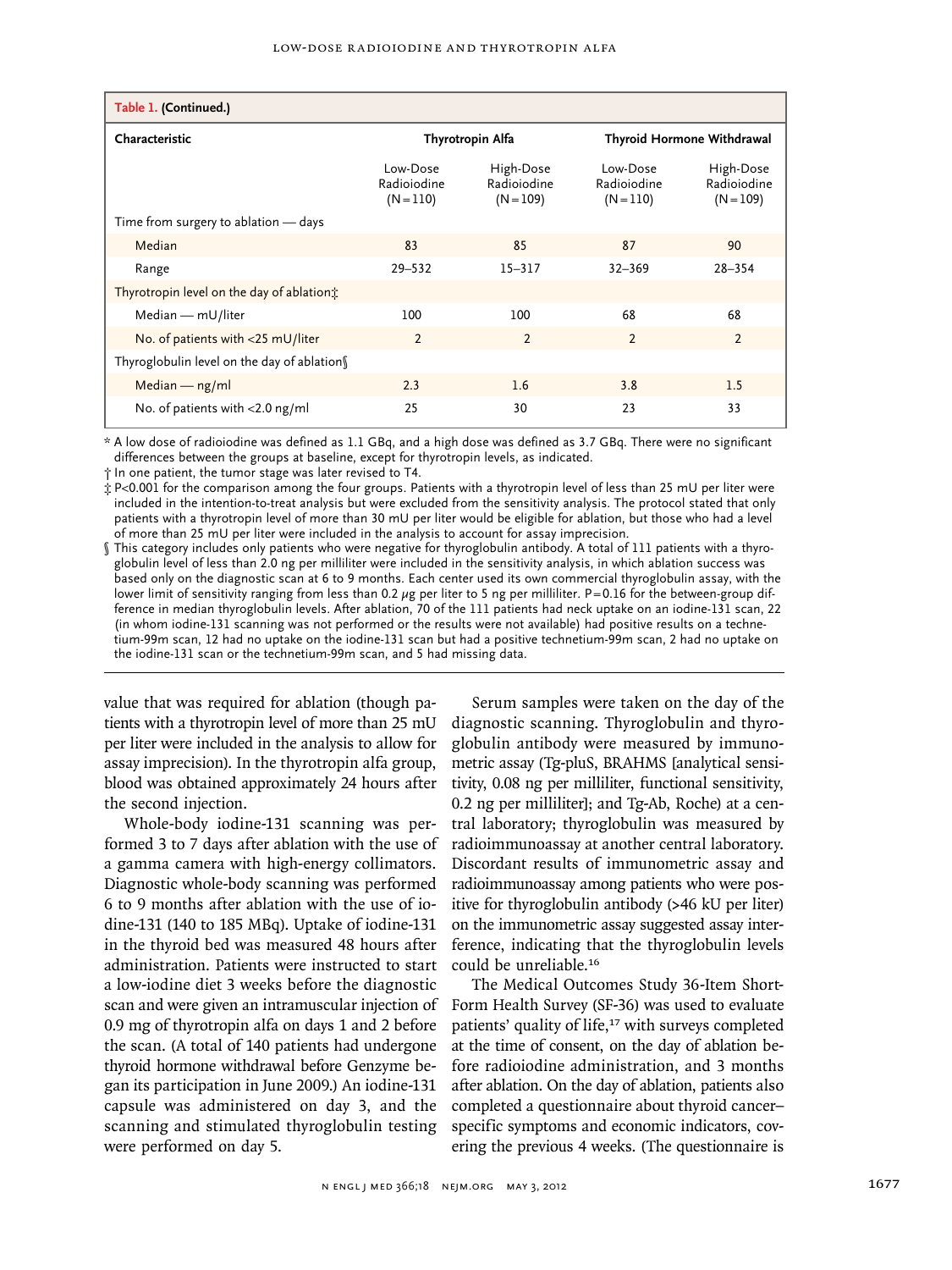provided in the Supplementary Appendix, available at NEJM.org.)

# **Study End Points**

The primary end point was the success rate for ablation, which was defined as both a negative scan (<0.1% uptake on the basis of the region-ofinterest method drawn over the thyroid bed) and a thyroglobulin level of less than 2.0 ng per milliliter at 6 to 9 months.18,19 One of these criteria was used if the other was not available. The thyroglobulin level on immunometric assay was used if patients were antibody-negative (331 patients) or if they were antibody-positive and the results of immunometric assay and radioimmunoassay were concordant (13 patients) — in other words, if the level on immunometric assay was less than 2.0 ng per milliliter and the level on radioimmunoassay was less than 5.0 ng per milliliter. Only the scan result was considered for ablation success or failure for 94 patients: 22 patients who were antibody-positive with discordant thyroglobulin measurements, 4 patients with an unknown antibody status, and 68 patients for whom a serum sample was unavailable.

Sensitivity analysis was performed for patients whose thyroglobulin level on the day of ablation (on the basis of local assays) was less than 2.0 ng per milliliter in the absence of thyroglobulin antibodies (i.e., only the scan at 6 to 9 months was used to determine ablation success or failure). All but two of these patients had neck uptake on the technetium-99m scan or postablation iodine-131 scan.

Secondary end points were the number of days of hospitalization; adverse events during ablation and 3 months after ablation, according to the Common Terminology Criteria for Adverse Events, version 3.020; tumor recurrence; quality of life; and socioeconomic factors.

# **Study Oversight**

In 2009, Genzyme began providing the thyrotropin alfa that was used in the study but had no other involvement. The data were gathered by the Cancer Research UK and University College London Cancer Trials Centre (UCL Cancer Institute). All the authors vouch for the completeness and accuracy of the data and were responsible for trial coordination. All authors were involved in the writing of the manuscript and the decision to submit it for publication.

#### **Statistical Analysis**

The sample size was based on the difference in rates of ablation success between patients receiving low-dose radioiodine and those receiving highdose radioiodine or between those receiving thyrotropin alfa and those undergoing thyroid hormone withdrawal. We assumed an ablation success rate of 80% for the high dose of radioiodine (or thyroid hormone withdrawal) and a maximum allowable difference of 10 percentage points (i.e., lowdose radioiodine or thyrotropin alfa should not have a success rate of less than 70%); independent peer reviewers agreed on the difference. We determined that an enrollment of 421 patients with nonmissing data would provide a power of 82%, with a one-sided P value of 0.05.

The differences between the two success rates are provided for each of the two main comparisons: low-dose versus high-dose radioiodine and thyrotropin alfa versus thyroid hormone withdrawal. Two additional comparisons reflected clinical practice: low-dose radioiodine plus thyrotropin alfa versus high-dose radioiodine plus thyroid hormone withdrawal and low-dose radioiodine plus thyrotropin alfa versus high-dose radioiodine plus thyrotropin alfa. Sensitivity analyses were performed to allow for 17 patients who did not undergo assessment at 6 to 9 months.

# **RESULTS**

# **Patients**

Data on enrollment and outcomes are provided in Figure 1 in the Supplementary Appendix. The patients' characteristics were well balanced at baseline (Table 1). Of the 438 patients, 23% had stage T3 tumors, and 16% had lymph-node involvement; 17% had T1 tumors without lymph-node involvement, 5% had T1 tumors with lymph-node involvement, and 7% had T1 tumors with nodal involvement that could not be assessed; for patients with T2 tumors, the proportions were 30%, 5%, and 12%, respectively.

## **Hospital Isolation**

Patients receiving low-dose radioiodine spent less time in hospital isolation than did those receiving high-dose radioiodine, with 39.6% versus 7.1% requiring only 1 day in hospital isolation and 13.0% versus 36.3% requiring 3 days or more (P<0.001 for both comparisons) (Fig. 1). Table 1 in the Supplementary Appendix shows the distribution of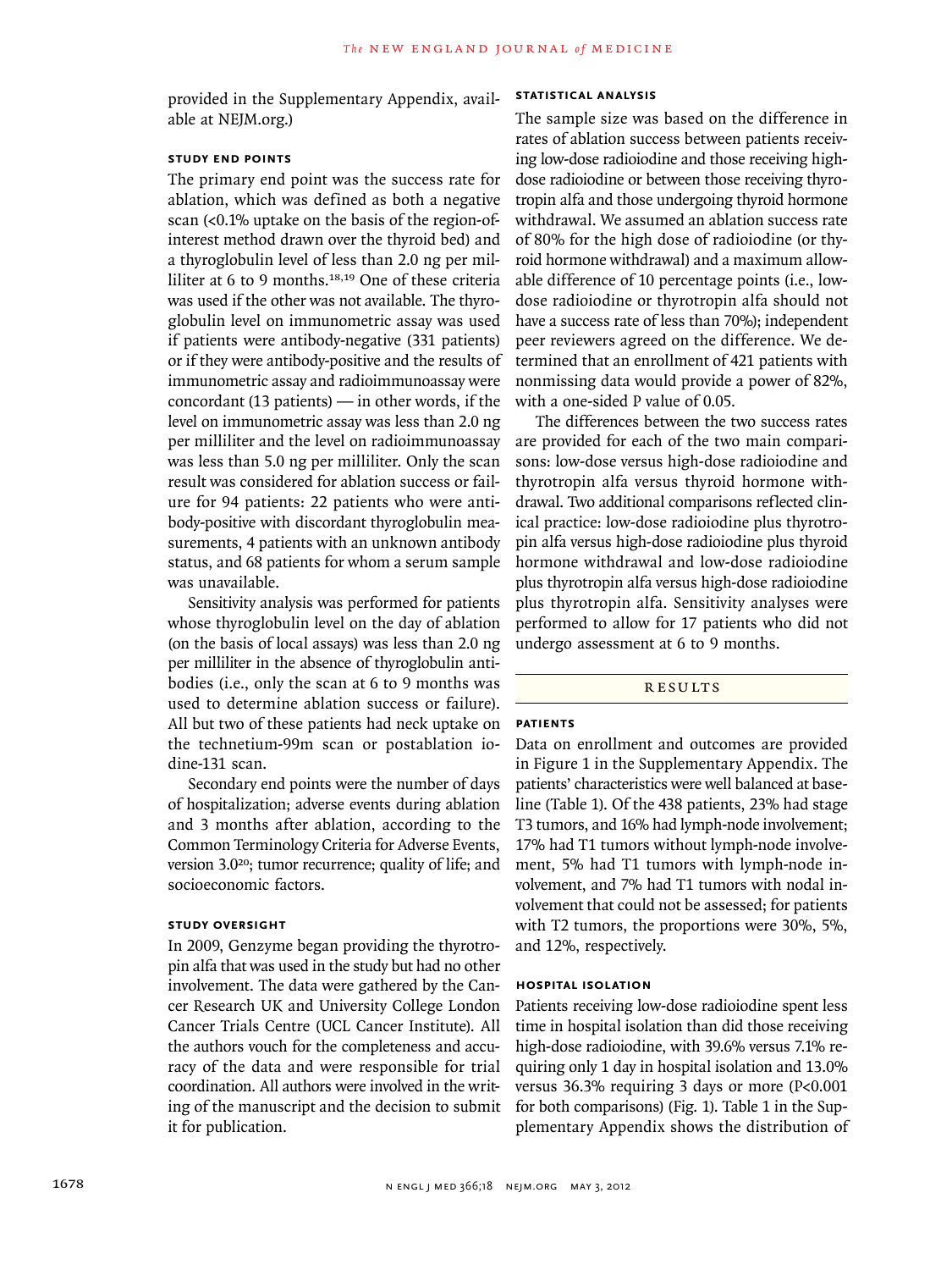hospital stay in each of the four trial groups. The proportion of patients who spent 3 days or more in hospital isolation was lower in the group given thyrotropin alfa than in the group that underwent thyroid hormone withdrawal, regardless of the radioiodine dose.

# **Ablation Success**

Only 2.3% of patients had a large remnant (multiple foci or one large focus) on the basis of preablation scanning, and the thyroglobulin level on the day of ablation was not strongly correlated with the outcome. For every increase of 0.5 ng per milliliter in the thyroglobulin level, the odds ratio for ablation failure was 1.02 among all patients (1.09 in the group receiving low-dose radioiodine plus thyrotropin alfa).

Ablation was successful in 182 of 214 patients (85.0%) in the group receiving low-dose radioiodine versus 184 of 207 patients (88.9%) in the group receiving the high dose (Table 2). The difference in the success rate for this comparison was −2.7 percentage points on the basis of scanning results alone and −3.8 percentage points on the basis of both scanning results and thyroglobulin level. The 95% confidence intervals were within the allowable difference of ±10 percentage points, so the success rate with low-dose radioiodine was considered to be noninferior to that with highdose radioiodine.

The success rates were also similar in the comparison of thyrotropin alfa and thyroid hormone withdrawal, with successful ablation in 183 of 210 patients (87.1%) in the thyrotropin alfa group versus 183 of 211 patients (86.7%) in the group undergoing thyroid hormone withdrawal. The difference in the success rate for this comparison was 0.4 percentage points, and the 95% confidence interval was within ±10 percentage points.

Results for low-dose radioiodine plus thyrotropin alfa, as compared with either high-dose radioiodine plus thyrotropin alfa or high-dose radioiodine plus thyroid hormone withdrawal, were consistent with the main comparisons (with wider confidence intervals because of smaller sample sizes). There was no evidence of an interaction between radioiodine dose and method of preparation (thyrotropin alfa or thyroid hormone withdrawal) on success rates  $(P=0.51)$ .

Table 2 in the Supplementary Appendix shows sensitivity analyses for patients for whom neither scanning results nor thyroglobulin levels were



Shown are the proportions of patients receiving lowdose radioiodine (1.1 GBq) or high-dose radioiodine (3.7 GBq) who spent 1 to 4 or more days in hospital isolation after ablation (P<0.001 by the chi-square test).

available. None of the rounded 95% confidence intervals had lower limits that exceeded −10 percentage points (i.e., all limits were consistent with noninferiority).

The treatment effects for patients with stage T3 tumors or lymph-node involvement were consistent with those for all patients (Table 3 in the Supplementary Appendix). The wider confidence intervals among results for these patients reflect smaller sample sizes. The difference in success rate with low-dose radioiodine versus high-dose radioiodine was −0.7 percentage points for patients with stage T3 tumors and 4.9 percentage points for those with lymph-node involvement. Logistic-regression analyses indicated that success rates did not differ significantly between the low dose and the high dose on the basis of either tumor stage  $(P=0.71$  for interaction) or nodal stage  $(P=0.27$  for interaction) (Table 4 in the Supplementary Appendix). second of the second of the second radio of the second radio second of the second doses were more than 4 GBq. The second doses radioidate Dese. Shown are the proportions of patients receiving low-<br>dose radioidatie (1.1 GB

#### **Retreatment and Recurrence**

A total of 21 patients (9.5%) receiving low-dose radioiodine were given a subsequent second dose, as compared with 9 patients (4.1%) receiving highdose radioiodine ( $P=0.02$ ). Among the 21 patients in the low-dose group, the second radioiodine doses were 1.1 GBq in 1 patient, 3 to 4 GBq in 8 patients, and more than 4 GBq in 12 patients. Among the 9 patients in the high-dose group, all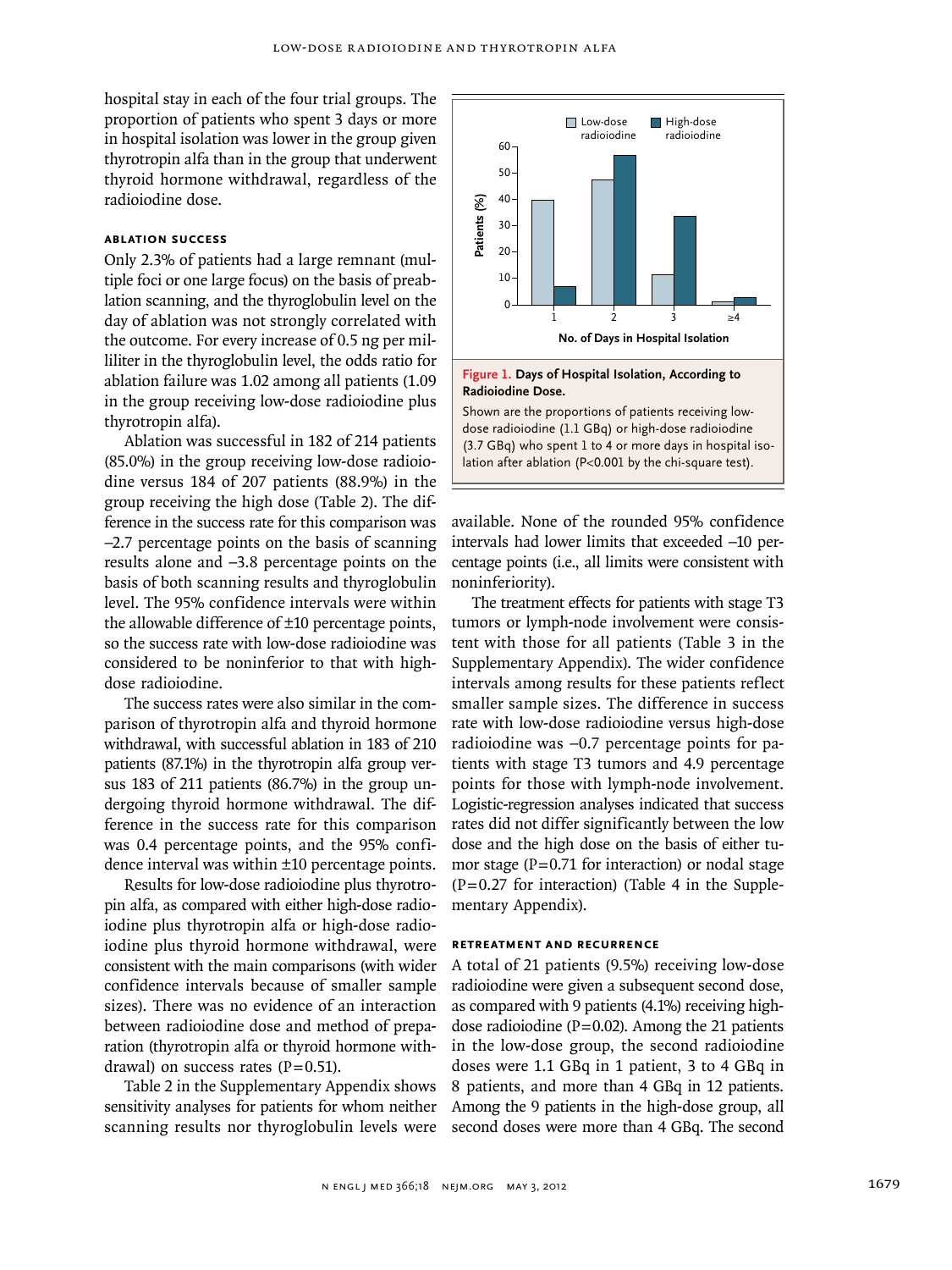## **Table 2. Ablation Success Rates at 6 to 9 Months, According to Four Comparisons of Radioiodine Doses and Methods of Preparation.\***

| Variable                                                                                    | Comparison 1             |                          | <b>Comparison 2</b>          |                                  |
|---------------------------------------------------------------------------------------------|--------------------------|--------------------------|------------------------------|----------------------------------|
|                                                                                             | Low-Dose<br>Radioiodine  | High-Dose<br>Radioiodine | Thyrotropin Alfa             | Thyroid<br>Hormone<br>Withdrawal |
| Ablation success based on diagnostic scan alone - no./<br>total no. $(%)$                   | 198/214 (92.5)           | 197/207 (95.2)           | 197/210 (93.8)               | 198/211 (93.8)                   |
| Risk difference $(95\%$ CI) — percentage points                                             | $-2.7$ ( $-7.2$ to 1.9)  |                          | $-0.03$ ( $-4.6$ to 4.6)     |                                  |
| P value                                                                                     | 0.26                     |                          | 0.99                         |                                  |
| Ablation success based on thyroglobulin alone – no./<br>total no. $(%)$                     | 159/186 (85.5)           | 153/173 (88.4)           | 162/185 (87.6)               | 150/174 (86.2)                   |
| Risk difference (95% CI) — percentage points                                                | $-2.9$ ( $-9.9$ to 4.0)  |                          | 1.4 $(-5.6 \text{ to } 8.3)$ |                                  |
| P value                                                                                     | 0.41                     |                          | 0.70                         |                                  |
| Ablation success based on both diagnostic scan and thyro-<br>globulin — no./total no. $(%)$ | 182/214 (85.0)           | 184/207 (88.9)           | 183/210 (87.1)               | 183/211 (86.7)                   |
| Risk difference (95% CI) — percentage points †                                              | $-3.8$ ( $-10.2$ to 2.6) |                          | $0.4$ (-6.0 to 6.8)          |                                  |
| P value                                                                                     | 0.24                     |                          | 0.90                         |                                  |
| Risk difference on sensitivity analyses:                                                    | $-4.9$ ( $-11.2$ to 1.4) |                          | $0.4$ (-6.0 to 6.8)          |                                  |

\* Patients were excluded from each comparison if they had neither diagnostic scanning nor thyroglobulin testing. Ablation success rates on the basis of both diagnostic scanning and thyroglobulin testing were similar between patients who were prepared for the diagnostic scan at 6 to 9 months with the use of thyrotropin alfa or thyroid hormone withdrawal plus either low-dose radioiodine (86.1% vs. 81.3%, P=0.37) or high-dose radioiodine (88.2% vs. 89.2%, P=0.89). CI denotes confidence interval.

† When patients with T3 or T2N1 disease were excluded from the analysis, the risk differences were −6.2% for comparison 1, +0.2% for comparison 2, −6.2% for comparison 3, and −7.6% for comparison 4.

‡ The sensitivity analyses excluded 8 patients who had a thyrotropin level of less than 25 mU per liter at the time of ablation, and only the diagnostic scan was used for 111 patients who were negative for thyroglobulin antibody and had a thyroglobulin level of less than 2.0 ng per milliliter on the day of ablation.

> radioiodine dose was given mainly because clinicians were concerned about an initially positive scan or an increase in the thyroglobulin level at 6 to 9 months in patients receiving low-dose radioiodine, even though such results have been shown to normalize spontaneously over time. $21,22$ After a median follow-up of 13 months (with ≥24 months of follow-up in 21% of patients), six recurrences were detected (three in each radioiodinedose group) according to a combination of results on ultrasonography, fine-needle aspiration, and computed tomography.

# **Adverse Events**

During ablation and up to 1 week after the procedure, no patient had an adverse event with a severity grade of more than 2 (Tables 5 and 6 in the Supplementary Appendix). The proportion of patients who had any adverse event was 21% among those receiving low-dose radioiodine versus 33% among those receiving high-dose radioiodine ( $P=0.007$ ), with rates of neck pain (7% vs. 17%) and nausea (4% vs. 13%) favoring the lowdose group. Rates of adverse events were similar in the thyrotropin alfa group and the group undergoing thyroid hormone withdrawal, though there was a trend favoring the thyrotropin alfa group (23% vs. 30%,  $P = 0.11$ ). Three months after ablation, the rates of adverse events were 27% in the low-dose group versus 24% in the high-dose group  $(P=0.55)$  and 27% in the thyrotropin alfa group versus 24% in the group undergoing thyroid hormone withdrawal  $(P=0.34)$ .

Six patients had a serious adverse event with one in the low-dose group (a spinal fracture) and five in the high-dose group (vomiting of blood, chest pain [in two patients], pelvic pain, and acute renal failure). None of the events were deemed by the clinician in charge of the patient's care to be causally related to the trial interventions on the basis of clinical assessment. The rate of adverse events was lower for patients receiving low-dose radioiodine plus thyrotropin alfa (16%) than for those receiving either highdose radioiodine plus thyroid hormone withdrawal (35%, P=0.001) or high-dose radioiodine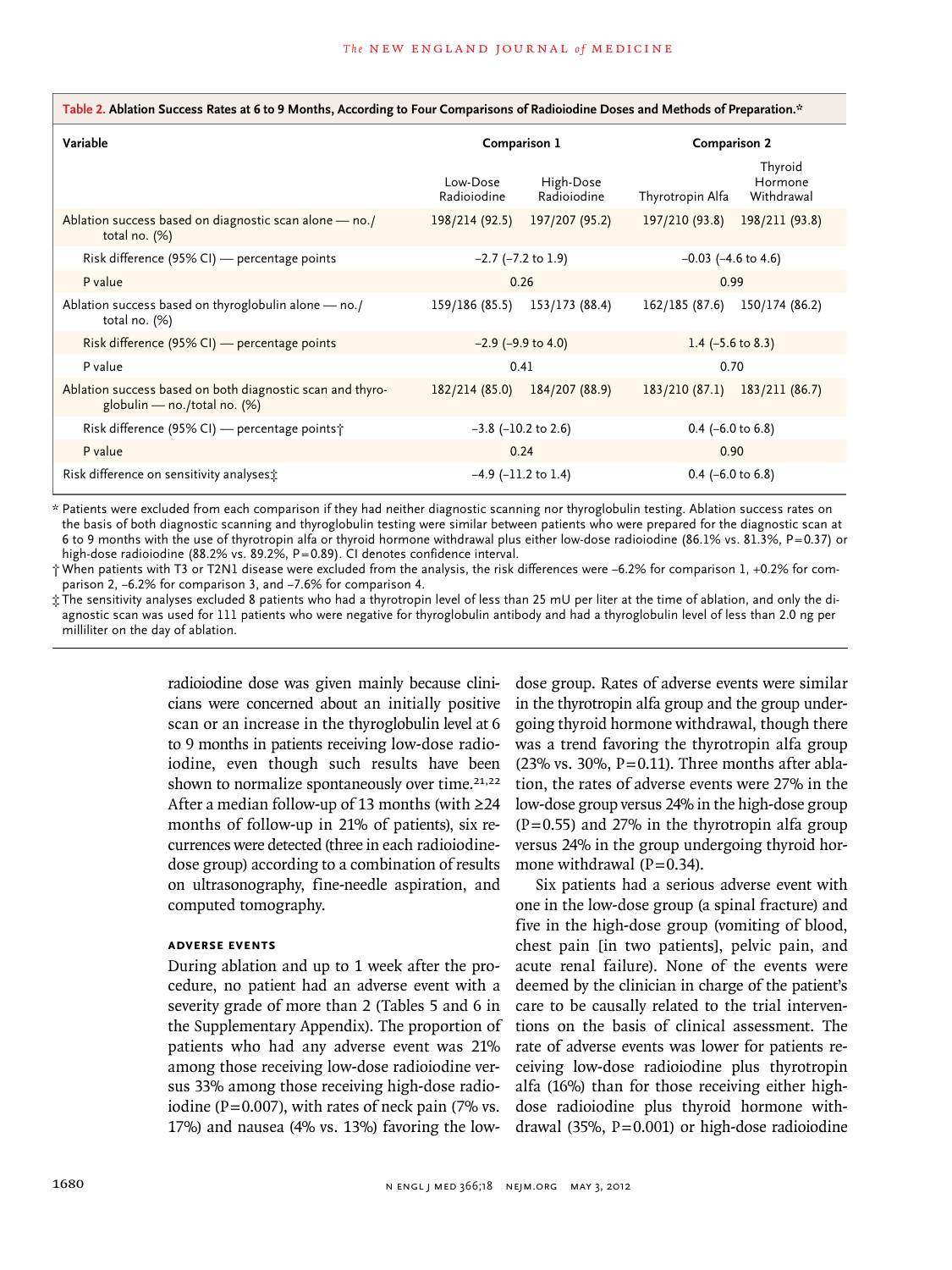| Comparison 3                                  |                                                             |                                               | <b>Comparison 4</b>                            |  |  |
|-----------------------------------------------|-------------------------------------------------------------|-----------------------------------------------|------------------------------------------------|--|--|
| Low-Dose Radioiodine<br>plus Thyrotropin Alfa | High-Dose Radioiodine<br>plus Thyroid<br>Hormone Withdrawal | Low-Dose Radioiodine<br>plus Thyrotropin Alfa | High-Dose Radioiodine<br>plus Thyrotropin Alfa |  |  |
| 100/108 (92.6)                                | 100/105 (95.2)                                              | 100/108 (92.6)                                | 97/102 (95.1)                                  |  |  |
|                                               | $-2.6$ ( $-9.0$ to 3.7)                                     |                                               | $-2.5$ ( $-9.0$ to 4.0)                        |  |  |
|                                               | 0.42                                                        |                                               | 0.45                                           |  |  |
| 81/96 (84.4)                                  | 72/84 (85.7)                                                | 81/96 (84.4)                                  | 81/89 (91.0)                                   |  |  |
| $-1.3$ ( $-11.8$ to 9.1)                      |                                                             | $-6.6$ ( $-16.0$ to 2.8)                      |                                                |  |  |
|                                               | 0.80                                                        |                                               | 0.17                                           |  |  |
| 91/108(84.3)                                  | 92/105 (87.6)                                               | 91/108(84.3)                                  | 92/102 (90.2)                                  |  |  |
|                                               | $-3.3$ ( $-12.7$ to 6.0)                                    |                                               | $-5.9$ ( $-14.9$ to 3.0)                       |  |  |
|                                               | 0.48                                                        |                                               | 0.20                                           |  |  |
|                                               | $-4.4$ ( $-13.5$ to 4.6)                                    |                                               | $-6.1$ ( $-14.9$ to 2.7)                       |  |  |

plus thyrotropin alfa (30%, P=0.01) (Table 7 in hormone withdrawal than among those receiving the Supplementary Appendix).

# **Quality of Life and Economic Indicators**

There were no significant differences in qualityof-life scores on the SF-36 between patients receiving low-dose radioiodine and those receiving high-dose radioiodine (Tables 8 and 9 in the Supplementary Appendix). Before ablation, there were clear benefits among patients receiving thyrotropin alfa, as compared with those undergoing thyroid hormone withdrawal — namely, in physical and social functioning, role limitations, and energy or fatigue (P<0.001 for most comparisons). Similar differences were observed when the lowdose group receiving thyrotropin alfa was compared with the high-dose group undergoing thyroid hormone withdrawal. These effects were large: 30 to 40 units in favor of thyrotropin alfa with respect to combined categories of physical functioning and 38 to 40 units for combined categories of psychological functioning. No differences were seen 3 months after ablation for any comparison.

The thyroid cancer–specific survey showed that fewer patients receiving thyrotropin alfa than those undergoing thyroid hormone withdrawal had symptoms associated with hypothyroidism (P<0.001 for most comparisons) (Table 3). The proportion of patients with three or more symptoms was higher among those undergoing thyroid thyrotropin alfa (51.1% vs. 29.7%). Fewer patients who were receiving thyrotropin alfa had difficulty performing usual household activities or taking care of their children than did those who were undergoing thyroid hormone withdrawal; among patients who were employed, fewer who were receiving thyrotropin alfa had difficulty concentrating at work (9.4% vs. 22.1%, P=0.004) (Table 3, and Table 10 in the Supplementary Appendix).

On the basis of data in Figure 1 and an assigned cost of £443 (\$704) per patient per day in hospital isolation (National Health Service tariff and itemized costs from Freeman Hospital), the estimated total costs for hospital stays for all 438 patients were £169,000 (\$268,677) for those receiving low-dose radioiodine and £222,000 (\$352,936) for those receiving high-dose radioiodine, for a relative reduction of 24% in the low-dose group. Among patients receiving low-dose radioiodine, the mean cost per patient was £1,356 (\$2,156) among those receiving thyrotropin alfa and £776 (\$1,234) among those undergoing thyroid hormone withdrawal; among patients receiving highdose radioiodine, the mean cost was £1,582 (\$2,515) among those receiving thyrotropin alfa and £1,056 (\$1,679) among those undergoing thyroid hormone withdrawal, on the basis of the costs of thyrotropin alfa (£583 [\$927] per patient) and the hospital stay. Cost estimates depend on the duration and costs of the hospital stay and the cost of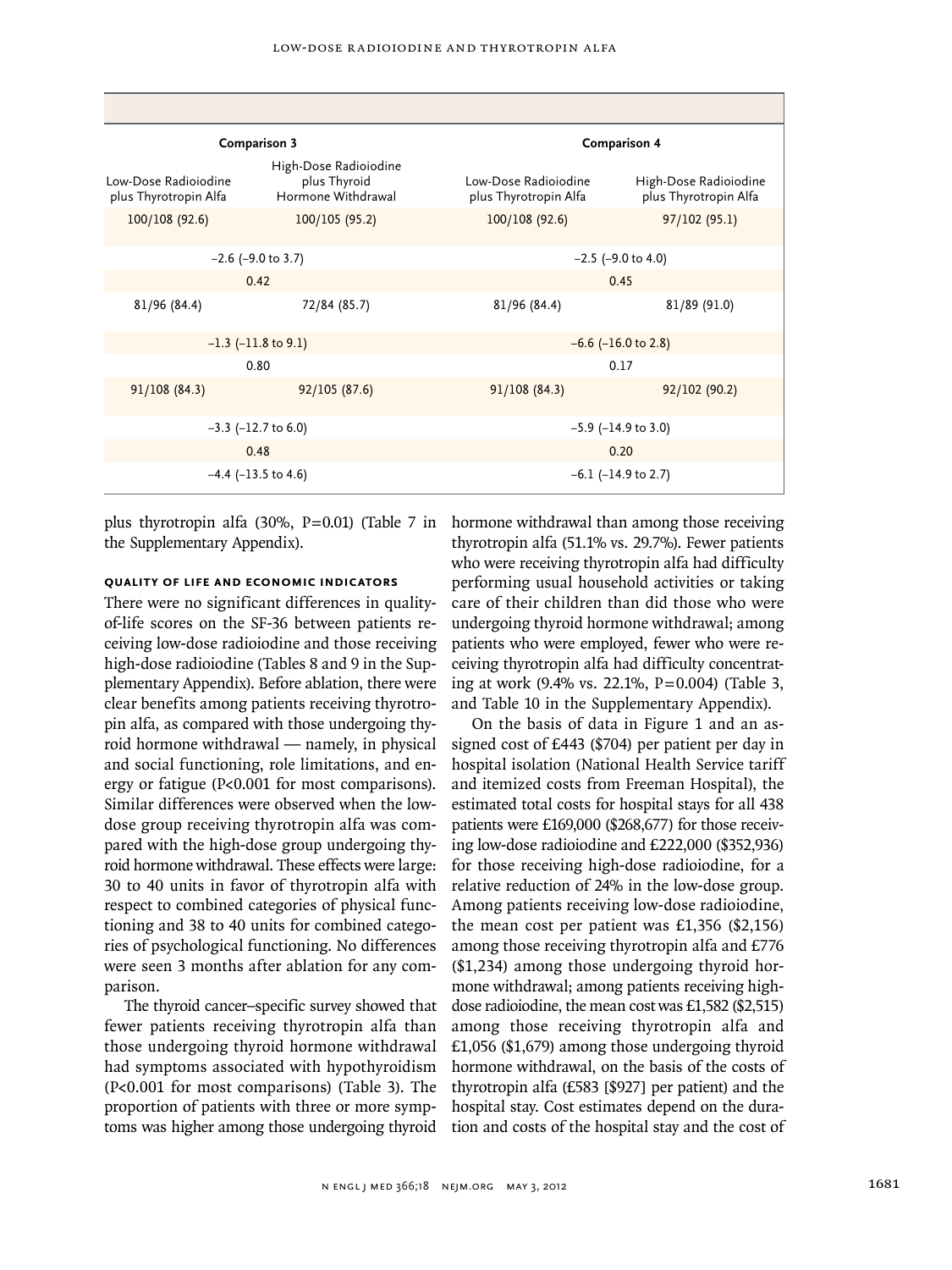| Table 3. Symptoms Reported by Patients during the 4 Weeks before Ablation.* |                                    |                                                        |                                                 |         |  |
|-----------------------------------------------------------------------------|------------------------------------|--------------------------------------------------------|-------------------------------------------------|---------|--|
| Symptom                                                                     | Thyrotropin<br>Alfa<br>$(N = 219)$ | <b>Thyroid</b><br>Hormone<br>Withdrawal<br>$(N = 219)$ | <b>Risk Difference</b><br>(99% CI) <sup>+</sup> | P Value |  |
|                                                                             | percent                            |                                                        | percentage points                               |         |  |
| Anxiety                                                                     | 15.1                               | 18.3                                                   | $-3.2$ ( $-12.4$ to 6.0)                        | 0.37    |  |
| Changes in menstrual cycle                                                  | 4.1                                | 5.5                                                    | $-1.4$ (-6.6 to 3.9)                            | 0.50    |  |
| Constipation                                                                | 6.9                                | 15.1                                                   | $-8.2$ ( $-15.8$ to $-0.6$ )                    | 0.006   |  |
| Depression                                                                  | 9.6                                | 12.8                                                   | $-3.2$ ( $-10.9$ to 5.7)                        | 0.29    |  |
| Increased sensitivity to cold temperatures                                  | 15.1                               | 23.7                                                   | $-8.6$ ( $-18.3$ to 1.0)                        | 0.02    |  |
| Difficulty concentrating                                                    | 18.3                               | 36.5                                                   | $-18.2$ (-29.0 to $-7.5$ )                      | < 0.001 |  |
| Dry skin                                                                    | 14.2                               | 20.1                                                   | $-5.9$ ( $-15.2$ to 3.3)                        | 0.10    |  |
| Fatigue                                                                     | 29.7                               | 48.9                                                   | $-19.2$ ( $-31.0$ to $-7.4$ )                   | < 0.001 |  |
| Hoarseness                                                                  | 11.0                               | 18.3                                                   | $-7.3$ ( $-15.9$ to 1.3)                        | 0.03    |  |
| Mood swings                                                                 | 14.6                               | 16.9                                                   | $-2.3$ ( $-11.2$ to 6.7)                        | 0.51    |  |
| Puffy face and hands                                                        | 4.1                                | 21.9                                                   | $-17.8$ (-25.8 to -9.8)                         | < 0.001 |  |
| Reduced sexual activity                                                     | 19.6                               | 21.0                                                   | $-1.4$ ( $-11.3$ to 8.5)                        | 0.72    |  |
| Sleep disturbance                                                           | 19.2                               | 40.2                                                   | $-21.0$ ( $-31.9$ to $-10.1$ )                  | < 0.001 |  |
| Weight gain                                                                 | 12.8                               | 23.7                                                   | $-10.9$ (-20.3 to $-1.5$ )                      | 0.003   |  |
| No. of symptoms:                                                            |                                    |                                                        |                                                 |         |  |
| 1                                                                           | 15.5                               | 9.1                                                    | 6.4 (0.3 to 12.5)                               | 0.04    |  |
| $\overline{2}$                                                              | 8.7                                | 11.4                                                   | $-2.7$ ( $-8.4$ to 2.9)                         | 0.34    |  |
| >3                                                                          | 29.7                               | 51.1                                                   | $-21.4$ ( $-30.4$ to $-12.5$ )                  | < 0.001 |  |
| Difficulty in performing usual activities at home                           | 13.2                               | 19.2                                                   | $-6.0$ ( $-15.0$ to 3.1)                        | 0.09    |  |
| Difficulty in taking care of children at homes                              | 8.1                                | 14.5                                                   | $-6.4$ ( $-19.3$ to 6.4)                        | 0.19    |  |
| Difficulty in performing usual activities at work¶                          | 9.4                                | 22.1                                                   | $-12.7$ (-23.9 to $-15.6$ )                     | 0.004   |  |

\* Symptoms were reported in a questionnaire that was specific for thyroid cancer, which was completed on the day of ablation. Data shown are for patients who described their symptoms as either "moderate" or "a lot."

† A negative difference indicates that patients receiving thyrotropin alfa had better scores for symptoms or quality of life than did those undergoing thyroid hormone withdrawal. To allow for multiple comparisons, 99% confidence intervals were used.

‡ After consultation with their clinician, patients who underwent thyroid hormone withdrawal may have expected to have symptoms of hypothyroidism, which may have influenced the overall number of symptoms reported.

§ The percentages in this category are based on responses from 87 patients in the thyrotropin alfa group and 76 patients in the group undergoing thyroid hormone withdrawal.

¶The percentages in this category are based on responses from 139 patients in the thyrotropin alfa group and 136 patients in the group undergoing thyroid hormone withdrawal.

thyrotropin alfa in a particular region; for example, in the United States, the list price for thyrotropin alfa is approximately \$2,000, but for uninsured patients (approximately 16% or more of all patients), the direct charge could be greater.

The patient survey, which included questions about current employment, revealed that 44.6% of patients receiving thyrotropin alfa versus 28.7% of those undergoing thyroid hormone withdrawal continued to work without taking time off during the 4 weeks before ablation (P<0.001). The median number of days absent from work was 1 among patients receiving thyrotropin alfa versus 5 among those undergoing thyroid hormone withdrawal  $(P=0.17)$ .

## Discussion

Our study answers two central questions involving radioiodine ablation of thyroid remnants after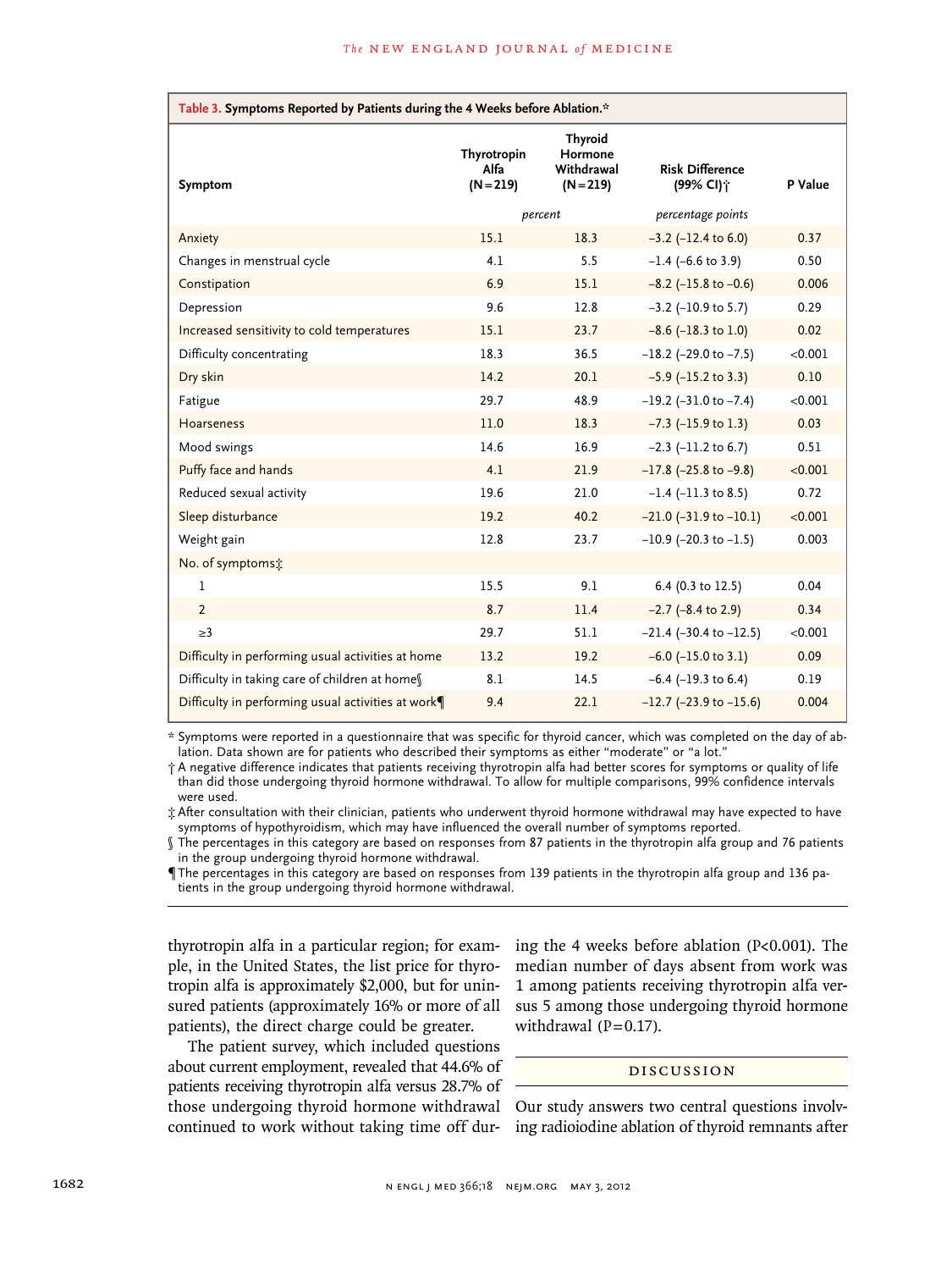surgery for differentiated thyroid cancer: namely, that the efficacy of low-dose radioiodine is similar to that of high-dose radioiodine, and that the efficacy of low-dose radioiodine ablation is not compromised by the use of thyrotropin alfa instead of thyroid hormone withdrawal. Previous small studies had conflicting results on both counts.<sup>8,23</sup>

Ablation success rates were similar for lowdose and high-dose radioiodine with either thyrotropin alfa or thyroid hormone withdrawal, including in subgroups of patients with T3 stage tumors and lymph-node involvement. We confirmed that patients receiving low-dose radioiodine and thyrotropin alfa had fewer early side effects, reported having a significantly better quality of life, and spent less time in hospital isolation than those receiving the high dose with either thyrotropin alfa or thyroid hormone withdrawal.19,24 Outpatient ablation has been proposed for low-dose radioiodine.<sup>24-26</sup> This would reduce costs further, and the renal clearance of iodine-131 is faster with thyrotropin alfa than with thyroid hormone withdrawal. A combination of low-dose radioiodine and thyrotropin alfa would pose fewer radiation-protection issues, and the lower radiation exposure is likely to reduce the risk of late second cancers, satisfying the principle of exposure that is "as low as reasonably achievable" (referred to as ALARA).<sup>19,23,24</sup> As with other curable cancers (e.g., childhood cancers and lymphomas), it is important to reduce the risk of a radiationinduced second cancer, which might be less curable than the primary thyroid cancer.

The incidence of thyroid cancer is increasing worldwide  $(213,000$  new cases in 2008),<sup>27</sup> including an increase by a factor of 2.6 in the United States from 1973 through 2006.<sup>28,29</sup> Unlike most other cancers, thyroid cancer affects young adults. Our findings have potential implications for improvements in treatment by making therapies safer, more cost-effective, and more convenient.

Our findings relate to ablation success at 6 to 9 months and do not address future recurrences. Long-term follow-up will be required to examine recurrence rates, which have previously been reported to be low in studies involving patients receiving low-dose radioiodine.<sup>30,31</sup>

Our study has several key strengths. We included T3 and lymph-node–positive tumors, and we avoided design limitations of previous studies as follows: histopathological findings were reviewed by central independent evaluators, only specialist surgeons were involved to reduce variation in the extent of surgery, and preablation scanning was performed with technetium-99m to assess remnant size by central review. Thyroglobulin levels were measured in two central laboratories by means of immunometric assay with thyroglobulin-antibody levels in one laboratory and by radioimmunoassay in the other. Furthermore, we assessed thyroid-specific symptoms and economic indicators on the basis of a fixed timeline (6 to 9 months) after ablation, using a specific definition of ablation success on the basis of both stimulated thyroglobulin testing and diagnostic scanning, and we collected tumor blocks for translational research.

We recommend surgery by specialist surgeons because in such cases a smaller thyroid remnant is generally found, as confirmed by the low percentage of patients (2.3%) with large remnants in our study and by consequently decreased levels of stimulated thyroglobulin at ablation. In our study, increased thyroglobulin levels were not strongly associated with ablation failure, as has been reported previously.<sup>32</sup>

Radionuclide scans were used for assessing ablation success, as reported previously.19 Obtaining standardized results from high-resolution ultrasonography among all participating centers is difficult, since such findings are operatordependent. Also, whether ultrasonography is superior to radionuclide scanning in assessing ablation success remains controversial.33 We did not measure urinary iodide levels because patients followed a strict 3-week low-iodine diet, and the body iodine content does not affect the ablation outcome in such patients.<sup>34</sup>

A similar trial in France (ClinicalTrials.gov number, NCT00435851), involving 753 patients, had findings similar to those of our study regarding low and high doses of radioiodine and thyrotropin alfa and thyroid hormone withdrawal.<sup>35</sup> In that study, the design was similar to ours but patients with stage T3 tumors or stage T2 tumors with lymph-node involvement were excluded. Further differences are associated with the above-mentioned design strengths of our study. The results of a recent randomized, single-center trial involving 160 patients and comparing lowdose radioiodine with the high dose, with both groups undergoing thyroid hormone withdrawal, were similar to our findings.36 Long-term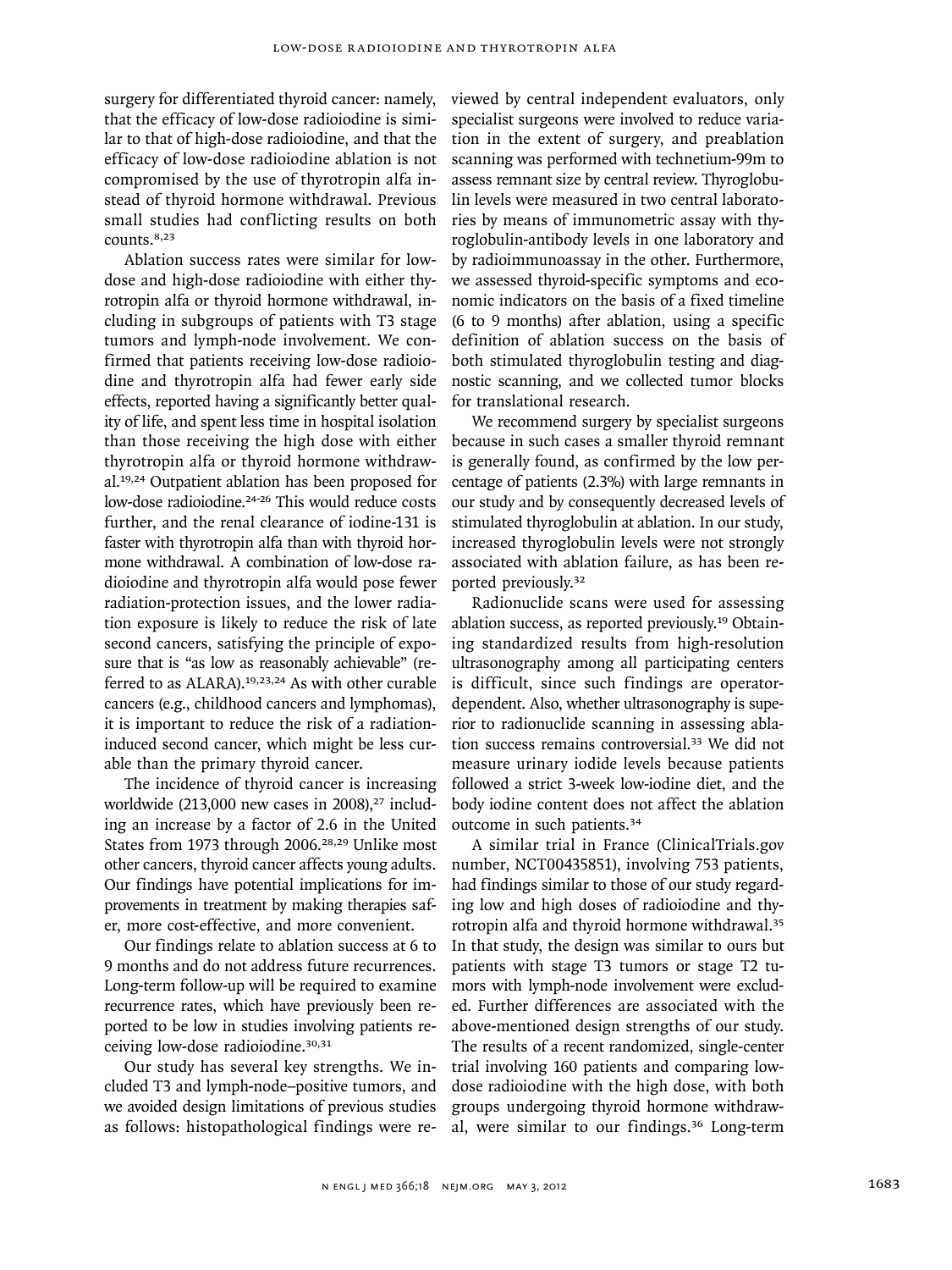results of a randomized study involving 309 patients that compared radioiodine doses of 1.1, 2.2, and 3.7 GBq, with all patients undergoing thyroxine withdrawal, showed a similar rate of local relapse at 5 years, although more patients in the group receiving 1.1 GBq required a second radioiodine treatment.37 In a trial involving 291 patients, 89 were randomly assigned to thyroxine withdrawal, 133 were assigned to triiodothyronine withdrawal, and 69 were assigned to receive thyrotropin alfa before receiving low-dose radioiodine; ablation success rates were similar in the three groups.<sup>38</sup> Nonrandomized studies of low-dose radioiodine and thyrotropin alfa had similar findings.<sup>39</sup>

Our study shows that for patients meeting our inclusion criteria, low-dose radioiodine plus thyrotropin alfa is an effective and convenient treatment with reduced radiation exposure, providing benefits to both patients and health care providers. Radioiodine use is increasing in the United States, with concern over who should receive it, particularly among patients with low-risk tumors.40 Therefore, reducing the radiation exposure is a major step forward. The question about whether radioiodine ablation can be safely avoided in low-risk patients is currently being addressed in a randomized trial in the United Kingdom (NCT01398085).<sup>41</sup>

Supported by grants from Cancer Research UK (C18243/ A5802) and University College London and the University College London Hospital Comprehensive Biomedical Research Centre.

Disclosure forms provided by the authors are available with the full text of this article at NEJM.org.

We thank all the patients who participated in the study; the members of the thyroid multidisciplinary teams at the study sites (surgeons, endocrinologists, oncologists, nurses, pathologists, radiologists, nuclear medicine clinicians, biochemists, and other collaborators); the research nurses and trials unit staff from all recruiting centers; Reshma Bhat, Milena Toncheva, and Dhanesh Patel for data management and trial coordination; and pathologists Sarah Johnson, Tim Stephenson, and Ken Maclennan for performing the central reviews.

#### **Appendix**

The authors' affiliations (all in the United Kingdom) are as follows: Freeman Hospital, Newcastle (U.M.); Christie National Health Service (NHS) Foundation Trust, Manchester (B.Y.); Weston Park Hospital, Sheffield (J.W.); Velindre Cancer Center (L.M.) and University Hospital of Wales (R.J.) — both in Cardiff; Southern General Hospital, Glasgow (A.N.); University Hospitals Birmingham NHS Foundation Trust (P.M.C.) and the Department of Medicine, University of Birmingham Edgbaston (J.A.F.) — both in Birmingham; Butterfly Cancer Trust UK, Rowlands Gill (K.F.); Brighton and Sussex University Hospital, Brighton (R.M.); Guy's and St. Thomas' Hospital (S.C.), Chelsea and Westminster Hospital (J.S.), and University College London (S.B., S.F., P.A., L.K., A.H.) — all in London; Institute of Cancer Research (C.M.N.), and Royal Marsden Hospital (C.H., K.N.) — both in Sutton; Mount Vernon Hospital, Northwood (C.L.); Cookridge Hospital, Leeds (G.G.); Castle Hill Hospital, Cottingham (A.A.-H.); James Cook University Hospital, Middlesborough (J.H.); East Kent Hospitals University NHS Foundation Trust, Canterbury (E.M.); Norfolk and Norwich University Hospital, Norwich (T.R.); Royal Surrey County Hospital, Guildford (S.W.); and Royal Derby Hospitals, Derby (R.V.).

#### **References**

**1.** Cancer Research UK. Thyroid cancer statistics — UK (http://info.cancer researchuk.org/cancerstats/types/thyroid). **2.** National Cancer Institute. Thyroid cancer (http://www.cancer.gov/cancertopics/

types/thyroid). **3.** Sawka AM, Thephamongkhol K, Brouwers M, Thabane L, Browman G, Gerstein HC. Clinical review 170: a systematic review and metaanalysis of the effectiveness of radioactive iodine remnant ablation for well-differentiated thyroid cancer. J Clin Endocrinol Metab 2004;89:3668-76.

**4.** Sawka AM, Brierley JD, Tsang RW, et al. An updated systematic review and commentary examining the effectiveness of radioactive iodine remnant ablation in well-differentiated thyroid cancer. Endocrinol Metab Clin North Am 2008;37:457- 80.

**5.** Mazzaferri EL, Kloos RT. Current approaches to primary therapy for papillary and follicular thyroid cancer. J Clin Endocrinol Metab 2001;86:1447-63.

**6.** Pacini F, Schlumberger M, Harmer C, et al. Post-surgical use of radioiodine (131I) in patients with papillary and follicular thyroid cancer and the issue of remnant ablation: a consensus report. Eur J Endocrinol 2005;153:651-9.

**7.** Verburg FA, de Keizer B, Lips CJM, Zelissen PMJ, de Klerk JMH. Prognostic significance of successful ablation with radioiodine of differentiated thyroid cancer patients. Eur J Endocrinol 2005;152: 33-7.

**8.** Hackshaw A, Harmer C, Mallick U, Haq M, Franklyn JA. <sup>131</sup>I activity for remnant ablation in patients with differentiated thyroid cancer: a systematic review. J Clin Endocrinol Metab 2007;92:28-38.

**9.** British Thyroid Association. Guidelines for the management of thyroid cancer: second edition. London: Royal College of Physicians, 2007 (http://www.british-thyroidassociation.org/news/Docs/Thyroid\_ cancer\_guidelines\_2007.pdf).

**10.** Tuttle RM, Ball DW, Byrd D, et al. Thyroid carcinoma. J Natl Compr Canc Netw 2010;8:1228-74.

**11.** Cooper DS, Doherty GM, Haugen BR, et al. Revised American Thyroid Association management guidelines for patients with thyroid nodules and differentiated thyroid cancer. Thyroid 2009;19:1167-214. [Erratum, Thyroid 2010;20:674-5.]

**12.** Pacini F, Schlumberger M, Dralle H, Elisei R, Smit JW, Wiersinga W. European consensus for the management of patients with differentiated thyroid carcinoma of the follicular epithelium. Eur J Endocrinol 2006;154:787-803. [Erratum, Eur J Endocrinol 2006;155:385.]

**13.** Rubino C, de Vathaire F, Dottorini ME, et al. Second primary malignancies in thyroid cancer patients. Br J Cancer 2003; 89:1638-44.

**14.** Iyer NG, Morris LG, Tuttle RM, Shaha AR, Ganly I. Rising incidence of second cancers in patients with low-risk (T1N0) thyroid cancer who receive radioactive iodine therapy. Cancer 2011;117:4439-46.

**15.** Giovanella L, Suriano S, Ricci R, Ceriani L, Anton Verburg F. Postsurgical thyroid remnant estimation by (99m) Tc-pertechnetate scintigraphy predicts radioiodine ablation effectiveness in patients with differentiated thyroid carcinoma. Head Neck 2011;33:552-6.

**16.** Spencer CA, Takeuchi M, Kazarosyan M, et al. Serum thyroglobulin autoantibod-